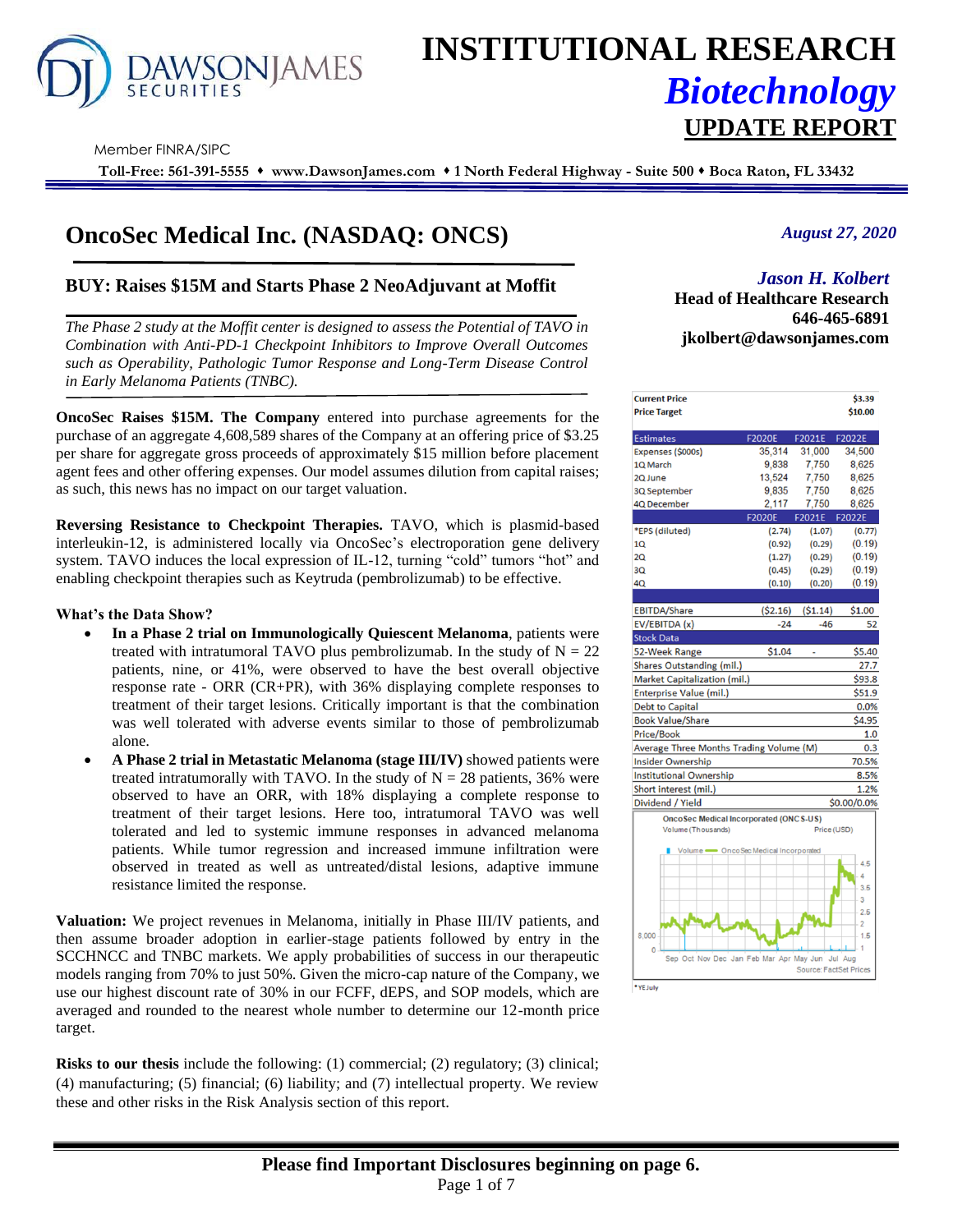

# **Model Assumptions:**

- 1. We assume an initial commercial launch of TAVO in Stage III/IV Melanoma beginning in 2020. The market is relatively small, based on our assumptions, just 12,000 patients annually. We assume a price of \$90,000 per year and a peak share of just 9%. We use a 70% probability of success or a 30% risk cut.
- 2. We assume expansion to the broader metastatic Melanoma marketplace by 2025, targeting 78,000 patients initially. We assume a starting share of just 1% but growing to 17% by 2030. We assume the same pricing as Stage III/IV. We use a 50% probability of success or a 50% risk cut.
- 3. We assume expansion to SCCHNCC in 2023, 60,000 patients initially. We assume a starting share of just 1% and rising to just 3% by 2030. We assume \$125,000 per therapy course and apply a 55% risk cut.
- 4. We assume expansion to Triple Negative Breast Cancer in 2024, 41,000 patients initially. We assume a starting share of just 1% and rising to just 7% by 2030. We assume \$100,000 per therapy course and apply a 70% risk cut or 30% probability of success.

# **Exhibit 1. Therapeutic Models**

| <b>Exhibit 1. Therapeutic Models</b>     |         |         |          |          |          |          |           |           |           |           |           |
|------------------------------------------|---------|---------|----------|----------|----------|----------|-----------|-----------|-----------|-----------|-----------|
| Melanoma (Stage III/IV)                  | 2020E   | 2021E   | 2022E    | 2023E    | 2024E    | 2025E    | 2026E     | 2027E     | 2028E     | 2029E     | 2030E     |
| Prevalence                               | 100,350 | 101.354 | 102,367  | 103,391  | 104.425  | 105.469  | 106,524   | 107.589   | 108,665   | 109,751   | 110,849   |
| Growth                                   | 1%      | 1%      | 1%       | 1%       | 1%       | 1%       | 1%        | 1%        | 1%        | 1%        | 1%        |
| Stage III/IV                             | 12,042  | 12,162  | 12,284   | 12,407   | 12,531   | 12,656   | 12,783    | 12,911    | 13,040    | 13,170    | 13,302    |
| % Market Share                           |         |         | 0%       | 2%       | 3%       | 4%       | 5%        | 6%        | 7%        | 8%        | 9%        |
| <b>Total Patients</b>                    |         |         | $\Omega$ | 248      | 376      | 506      | 639       | 775       | 913       | 1054      | 1197      |
| Cost per year                            |         |         | \$90,000 | \$92,700 | \$95,481 | \$98,345 | \$101.296 | \$104,335 | \$107.465 | \$110,689 | \$114,009 |
| % Price Increase                         |         |         | 3%       | 3%       | 3%       | 3%       | 3%        | 3%        | 3%        | 3%        | 3%        |
| Sales (\$M)                              |         |         | \$0      | \$23,002 | \$35,894 | \$49,787 | \$64,742  | \$80,822  | \$98,092  | \$116,623 | \$136,488 |
| Risk Adjustment                          |         |         | 30%      | 30%      | 30%      | 30%      | 30%       | 30%       | 30%       | 30%       | 30%       |
| Revenue (\$M)                            |         |         | \$0      | \$16.102 | \$25,126 | \$34,851 | \$45,320  | \$56,575  | \$68,664  | \$81,636  | \$95,542  |
| Source: Company reports and Dawson James |         |         |          |          |          |          |           |           |           |           |           |

| Sales (\$M)                              |         |         | \$0      | \$23,002 | \$35,894 | \$49,787  | \$64,742  | \$80,822    | \$98,092    | \$116,623   | \$136,488   |
|------------------------------------------|---------|---------|----------|----------|----------|-----------|-----------|-------------|-------------|-------------|-------------|
| Risk Adjustment                          |         |         | 30%      | 30%      | 30%      | 30%       | 30%       | 30%         | 30%         | 30%         | 30%         |
| Revenue (\$M)                            |         |         | \$0      | \$16,102 | \$25,126 | \$34,851  | \$45,320  | \$56,575    | \$68,664    | \$81,636    | \$95,542    |
| Source: Company reports and Dawson James |         |         |          |          |          |           |           |             |             |             |             |
| Melanoma (All Ex. Stage III/IV)          | 2020E   | 2021E   | 2022E    | 2023E    | 2024E    | 2025E     | 2026E     | 2027E       | 2028E       | 2029E       | 2030E       |
| Prevalence                               | 100,350 | 101.354 | 102,367  | 103,391  | 104,425  | 105,469   | 106,524   | 107,589     | 108,665     | 109,751     | 110,849     |
| Growth                                   | 1%      | 1%      | 1%       | 1%       | 1%       | $1\%$     | 1%        | 1%          | 1%          | 1%          | 1%          |
| Stage II <sup></sup>                     | 75,263  | 76,015  | 76,775   | 77,543   | 78,318   | 79,102    | 79,893    | 80,692      | 81,499      | 82,313      | 83,137      |
| % Market Share                           |         |         | 0%       | 0%       | 1%       | 5%        | 8%        | 12%         | 15%         | 16%         | 17%         |
| <b>Total Patients</b>                    |         |         |          | $\Omega$ | 783      | 3955      | 6391      | 9683        | 12225       | 13170       | 14133       |
| Cost per year                            |         |         | \$90,000 | \$92,700 | \$95,481 | \$98,345  | \$101.296 | \$104.335   | \$107,465   | \$110,689   | \$114,009   |
| % Price Increase                         |         |         | 3%       | 3%       | 3%       | 3%        | 3%        | 3%          | 3%          | 3%          | 3%          |
| Sales (\$M)                              |         |         | \$0      | \$0      | \$74,779 | \$388,964 | \$647,423 | \$1,010,272 | \$1,313,732 | \$1,457,787 | \$1,611,319 |
| <b>Risk Adiustment</b>                   |         |         | 50%      | 50%      | 50%      | 50%       | 50%       | 50%         | 50%         | 50%         | 50%         |
| Revenue (\$M)                            |         |         | \$0      | \$0      | \$37,390 | \$194,482 | \$323,712 | \$505,136   | \$656,866   | \$728,893   | \$805,660   |
|                                          |         |         |          |          |          |           |           |             |             |             |             |
|                                          |         |         |          |          |          |           |           |             |             |             |             |

|               | Sales (\$M)                              |        |        | \$0       | \$0       | \$74,779  | \$388,964 | \$647.423 | \$1,010,272 | \$1,313,732 | \$1,457,787 | \$1.611.319 |
|---------------|------------------------------------------|--------|--------|-----------|-----------|-----------|-----------|-----------|-------------|-------------|-------------|-------------|
|               | Risk Adjustment                          |        |        | 50%       | 50%       | 50%       | 50%       | 50%       | 50%         | 50%         | 50%         | 50%         |
|               | Revenue (\$M)                            |        |        | \$0       | \$0       | \$37,390  | \$194,482 | \$323.712 | \$505,136   | \$656,866   | \$728,893   | \$805,660   |
| <b>SCCHNC</b> |                                          | 2020E  | 2021E  | 2022E     | 2023E     | 2024E     | 2025E     | 2026E     | 2027E       | 2028E       | 2029E       | 2030E       |
|               | Prevalence                               | 59,067 | 59,658 | 60,254    | 60,857    | 61,465    | 62,080    | 62,701    | 63,328      | 63,961      | 64,601      | 65,247      |
|               | Growth                                   | 1%     | 1%     | 1%        | 1%        | 1%        | 1%        | 1%        | 1%          | 1%          | 1%          | 1%          |
|               | % Market Share                           |        |        | 0%        | 1%        | 2%        | 3%        | 3%        | 3%          | 3%          | 3%          | 3%          |
|               | <b>Total Patients</b>                    |        |        |           | 609       | 1229      | 1862      | 1881      | 1900        | 1919        | 1938        | 1957        |
|               | Cost per year                            |        |        | \$125,000 | \$128,750 | \$132,613 | \$136,591 | \$140,689 | \$144,909   | \$149,257   | \$153,734   | \$158,346   |
|               | % Price Increase                         |        |        | 3%        | 3%        | 3%        | 3%        | 3%        | 3%          | 3%          | 3%          | 3%          |
|               | Sales (\$M)                              |        |        | \$0       | \$78,353  | \$163,021 | \$254,387 | \$264,639 | \$275,304   | \$286,398   | \$297,940   | \$309,947   |
|               | <b>Risk Adiustment</b>                   |        |        | 55%       | 55%       | 55%       | 55%       | 55%       | 55%         | 55%         | 55%         | 55%         |
|               | Revenue (\$M)                            |        |        | \$0       | \$35,259  | \$73,360  | \$114,474 | \$119,087 | \$123,887   | \$128,879   | \$134,073   | \$139,476   |
|               | Source: Company reports and Dawson James |        |        |           |           |           |           |           |             |             |             |             |

| Risk Adjustment                                    |         |         | 55%     | 55%       | 55%       | 55%       | 55%       | 55%       | 55%       | 55%       | 55%       |
|----------------------------------------------------|---------|---------|---------|-----------|-----------|-----------|-----------|-----------|-----------|-----------|-----------|
| Revenue (\$M)                                      |         |         | \$0     | \$35,259  | \$73,360  | \$114,474 | \$119,087 | \$123.887 | \$128,879 | \$134,073 | \$139,476 |
| Source: Company reports and Dawson James           |         |         |         |           |           |           |           |           |           |           |           |
| <b>Breast Cancer - Triple Negative</b>             | 2020E   | 2021E   | 2022E   | 2023E     | 2024E     | 2025E     | 2026E     | 2027E     | 2028E     | 2029E     | 2030E     |
| <b>BC</b> Prevalence                               | 276.480 | 279.245 | 282,037 | 284.858   | 287,706   | 290,583   | 293.489   | 296.424   | 299,388   | 302,382   | 305,406   |
| Growth                                             | 1%      | 1%      | 1%      | 1%        | 1%        | 1%        | 1%        | 1%        | 1%        | 1%        | 1%        |
| Triple Negative Breast Cancer (15%)                | 41,472  | 41,887  | 42,306  | 42.729    | 43,156    | 43,587    | 44,023    | 44.464    | 44,908    | 45,357    | 45,811    |
| 'ercent of PD1/PD-L1 non-responders (70%)          | 29,030  | 29,321  | 29,614  | 29,910    | 30,209    | 30,511    | 30,816    | 31,125    | 31,436    | 31,750    | 32,068    |
| % Market Share                                     |         |         |         | 0%        | 1%        | 2%        | 3%        | 4%        | 5%        | 6%        | 7%        |
| <b>Total Patients</b>                              |         |         |         |           | 302       | 610       | 924       | 1,245     | 1,572     | 1,905     | 2,245     |
| Cost per year                                      |         |         |         | \$100,000 | \$103,000 | \$106,090 | \$109.273 | \$112,551 | \$115,927 | \$119,405 | \$122,987 |
| % Price Increase                                   |         |         |         | 3%        | 3%        | 3%        | 3%        | 3%        | 3%        | 3%        | 3%        |
| Sales (\$M)                                        |         |         |         | \$0       | \$31.115  | \$64,739  | \$101.022 | \$140.124 | \$182,213 | \$227,468 | \$276,074 |
| Risk Adjustment                                    |         |         |         | 70%       | 70%       | 70%       | 70%       | 70%       | 70%       | 70%       | 70%       |
| Revenue (\$M)                                      |         |         |         | \$0       | \$9,335   | \$19,422  | \$30,306  | \$42,037  | \$54,664  | \$68,240  | \$82,822  |
| Source: Company reports and Dawson James estimates |         |         |         |           |           |           |           |           |           |           |           |

*Source: Company reports and Dawson James estimates*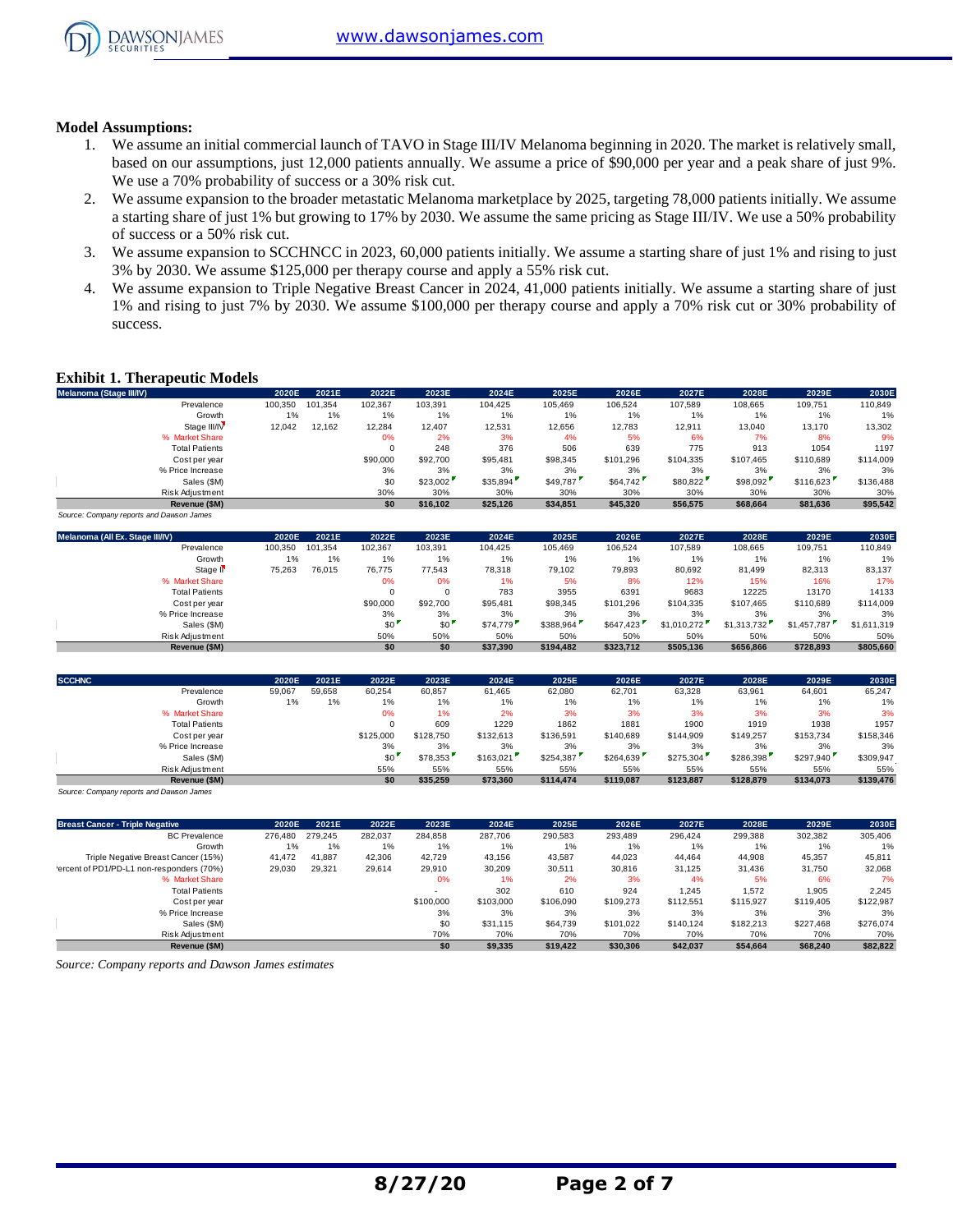

**Valuation.** Using our therapeutic models above (see those assumptions), we project revenues out to the year 2030. Our valuation is also based on projected, fully diluted, out-year share count and assumes multiple capital raises. We apply probabilities of success in our therapeutic models ranging from 70% to just 50%. Given the micro-cap nature of the Company, we use our highest discount rate of 30% Exhibit 2. Free Cash Flow Model<br>
Exhibit 2. Free Cash Flow Model<br>
Average \$ 10<br>
Price Tange! \$ 10 target.

# **Exhibit 2. Free Cash Flow Model**

| target.                                              |                 |           |           |           |           |        |        |         |         |         |         |         |           |
|------------------------------------------------------|-----------------|-----------|-----------|-----------|-----------|--------|--------|---------|---------|---------|---------|---------|-----------|
| <b>Exhibit 2. Free Cash Flow Model</b><br>Average \$ | 10 <sub>1</sub> |           |           |           |           |        |        |         |         |         |         |         |           |
| Price Target \$<br>Year                              | 10<br>2020      |           |           |           |           |        |        |         |         |         |         |         |           |
| DCF Valuation Using FCFF (M):                        |                 |           |           |           |           |        |        |         |         |         |         |         |           |
| units ('000)                                         |                 | 2019A     | 2020E     | 2021E     | 2022E     | 2023E  | 2024E  | 2025E   | 2026E   | 2027E   | 2028E   | 2029E   | 2030E     |
| EBIT                                                 |                 | (30, 275) | (35, 398) | (31,000)  | (34,500)  | 10,252 | 95,745 | 298,197 | 442,217 | 636,464 | 804,877 | 901,052 | 1,003,625 |
| Tax Rate                                             |                 | 0%        | 0%        | 0%        | 0%        | 10%    | 20%    |         | 30%     | 35%     | 36%     | 37%     | 38%       |
| $EBIT(1-t)$                                          |                 | (30, 275) | (35, 398) | (31,000)  | (34, 500) | 9,227  | 76,596 | 298,197 | 309,552 | 413,701 | 515,121 | 567,662 | 622,247   |
| Change in NWC                                        |                 |           |           |           |           |        |        |         |         |         |         |         |           |
| <b>FCF</b>                                           |                 | (30, 275) | (35, 398) | (31,000)  | (34,500)  | 9,227  | 76,596 | 298,197 | 309,552 | 413,701 | 515,121 | 567,662 | 622,247   |
| PV of FCF                                            |                 | (39, 357) | (35, 398) | (23, 846) | (20, 414) | 4,200  | 26,818 | 80,313  | 64,132  | 65,930  | 63,148  | 53,530  | 45,137    |
| Discount Rate                                        | 30%             |           |           |           |           |        |        |         |         |         |         |         |           |
| Long Term Growth Rate                                | 1%              |           |           |           |           |        |        |         |         |         |         |         |           |
| <b>Terminal Cash Flow</b>                            | 2,167,137       |           |           |           |           |        |        |         |         |         |         |         |           |
| Terminal Value YE2030                                | 204,360         |           |           |           |           |        |        |         |         |         |         |         |           |
| <b>NPV</b>                                           | 488,553         |           |           |           |           |        |        |         |         |         |         |         |           |
| NPV-Debt                                             | 7,528           |           |           |           |           |        |        |         |         |         |         |         |           |
| Shares out (thousands)                               | 46,246          | 2030E     |           |           |           |        |        |         |         |         |         |         |           |
| NPV Per Share                                        | 10<br>\$        |           |           |           |           |        |        |         |         |         |         |         |           |

*Source: Dawson James estimates, company reports*

# **Exhibit 3. Discounted EPS Model**

| <b>Current Year</b>      |    | 2020  |
|--------------------------|----|-------|
| Year of EPS              |    | 2030  |
| <b>Earnings Multiple</b> |    | 10    |
| <b>Discount Factor</b>   |    | 30%   |
| <b>Selected Year EPS</b> | \$ | 13.45 |
| <b>NPV</b>               | 'S | 10    |

| <b>Current Year</b><br>Year of EPS      |              | 2020<br>2030    |                             |                 |          | Discount Rate and Earnings Multiple Varies, Year is Constant | 2030 EPS |         |                 |       |
|-----------------------------------------|--------------|-----------------|-----------------------------|-----------------|----------|--------------------------------------------------------------|----------|---------|-----------------|-------|
| <b>Earnings Multiple</b>                |              | 10 <sub>1</sub> |                             |                 | 5%       | 10%                                                          | 15%      | 20%     | 25%             | 30%   |
| <b>Discount Factor</b>                  |              | 30%             | Earnings<br><b>Multiple</b> |                 | \$0.00   | \$0.00                                                       | \$0.00   | \$0.00  | $$0.00$ \$      |       |
| <b>Selected Year EPS</b>                | $\mathbb{S}$ | 13.45           |                             |                 | \$42.85  | \$26.91                                                      | \$17.25  | \$11.27 | $$7.50$ \$      | 5.06  |
| <b>NPV</b>                              | \$           | 10 <sup>°</sup> |                             | 10              | \$85.71  | \$53.83                                                      | \$34.51  | \$22.55 | \$14.99<br>- \$ | 10.13 |
| irce: Company reports and Daw son James |              |                 |                             | 15              | \$128.56 | \$80.74                                                      | \$51.76  | \$33.82 | \$22.49<br>\$   | 15.19 |
|                                         |              |                 |                             | 20              | \$171.42 | \$107.65                                                     | \$69.02  | \$45.10 | \$29.98<br>- \$ | 20.25 |
|                                         |              |                 |                             | 25              | \$214.27 | \$134.56                                                     | \$86.27  | \$56.37 | \$37.48<br>- \$ | 25.32 |
|                                         |              |                 |                             | 30              | \$257.12 | \$161.48                                                     | \$103.53 | \$67.64 | \$44.97<br>\$   | 30.38 |
|                                         |              |                 |                             | 35 <sub>1</sub> | \$299.98 | \$188.39                                                     | \$120.78 | \$78.92 | \$52.47<br>\$   | 35.44 |

*Source: Dawson James estimates*

# **Exhibit 4. Sum-of-the-Parts Model**

| Oncosec Medical Sum of the Parts       | LT Gr | Discount Rate | Yrs. to Mkt | % Success | Peak Sales MM's | Term Val |
|----------------------------------------|-------|---------------|-------------|-----------|-----------------|----------|
| Melanoma (Stage III/IV)                | $1\%$ | 30%           | 3           | 70%       | \$136           | \$471    |
| <b>NPV</b>                             |       |               |             |           |                 | \$2.27   |
| Melanoma (other)                       | 1%    | 30%           | 5           | 50%       | \$901           | \$3,108  |
| <b>NPV</b>                             |       |               |             |           |                 | \$6.33   |
| <b>SCCHNC</b>                          | $1\%$ | 30%           | 5           | 45%       | \$139           | \$481    |
| <b>NPV</b>                             |       |               |             |           |                 | \$0.88   |
| <b>Breast Cancer - Triple Negative</b> | 1%    | 30%           | 7           | 30%       | \$276           | \$952    |
| <b>NPV</b>                             |       |               |             |           |                 | \$0.69   |
| Pipeline                               | 1%    | 30%           | 5           | 50%       | \$100           | \$345    |
| <b>NPV</b>                             |       |               |             |           |                 | \$0.70   |
| Net Margin                             |       |               |             |           |                 | 70%      |
| MM Shrs OS (2030E)                     |       |               |             |           |                 | 46       |
| <b>Total</b>                           |       |               |             |           |                 | \$11     |

*Source: Dawson James estimates*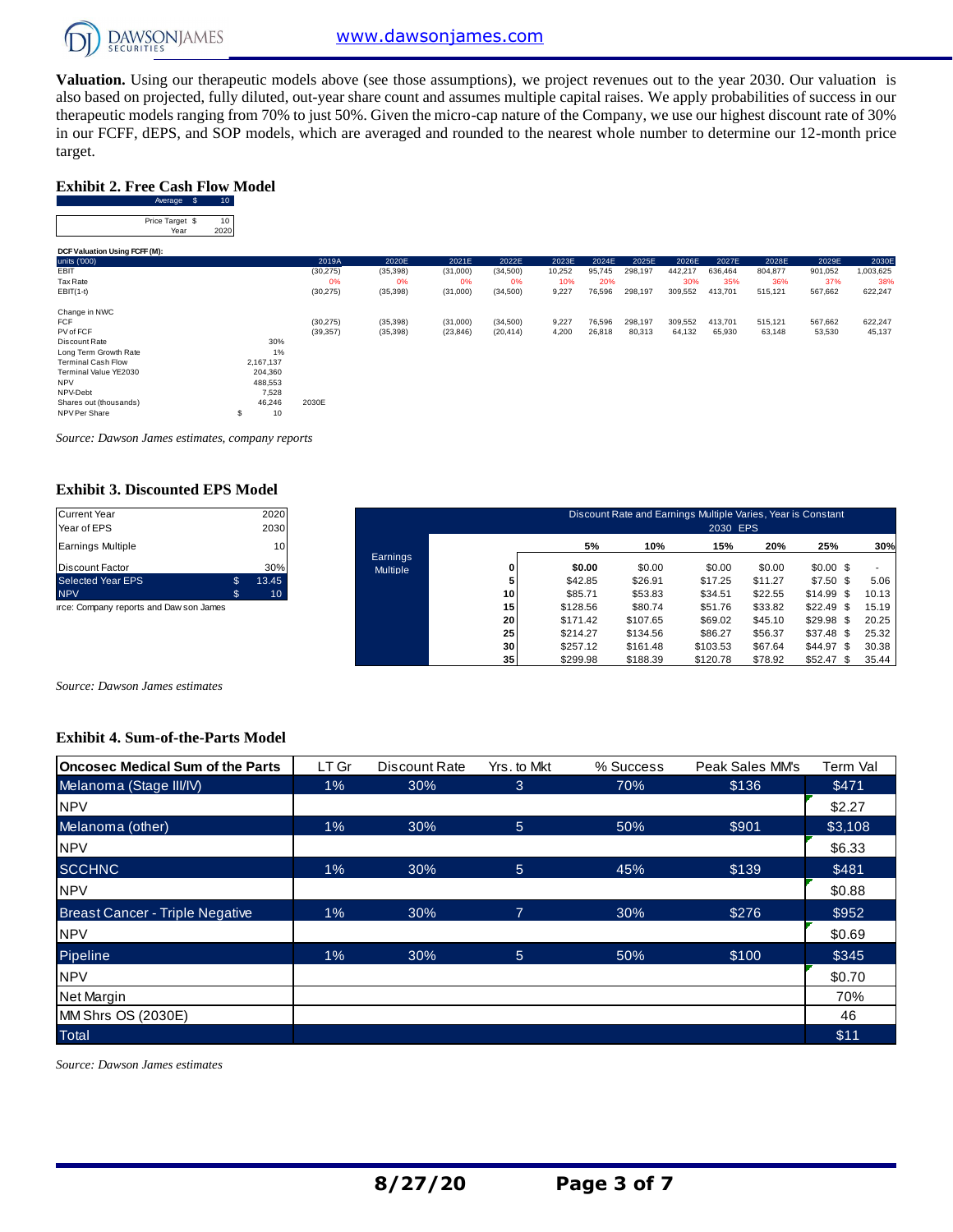

# **Risk Analysis**

**Clinical and regulatory risk.** There is no assurance that any of the Company's products will be approved for any of the proposed indications and or that the clinical data will be compelling. We recognize the competitive environment is evolving rapidly, and as such, it is possible that clinical programs may need to be revised, extending timelines.

**Commercial risk.** There are multiple competing therapies, and there can be no assumption that TAVO can be competitive if and when it is ready for approval and commercialization.

**Financial risk.** The Company may need to raise capital in the marketplace, and there can be no assurances that the Company will be able to raise capital and do so on favorable terms successfully.

Liability. There can be no assurances that the products and Company are exposed to liabilities from products once commercialized.

**Manufacturing.** The Company will need to manufacture its devices and products, and this may require expansion and capital resources to be able to provide products at scale prior to commercialization. There can be no assurances that the Company will be able to overcome such hurdles.

**Intellectual property risk.** The Company may have to defend its patents and technical know-how, and there can be no assurances that the licenses will not be infringed or will be held as valid if challenged, and the Company may infringe on third parties' patents.

**Reimbursement and insurance payment risk.** Insurance payment for products may be an additional hurdle to adoption.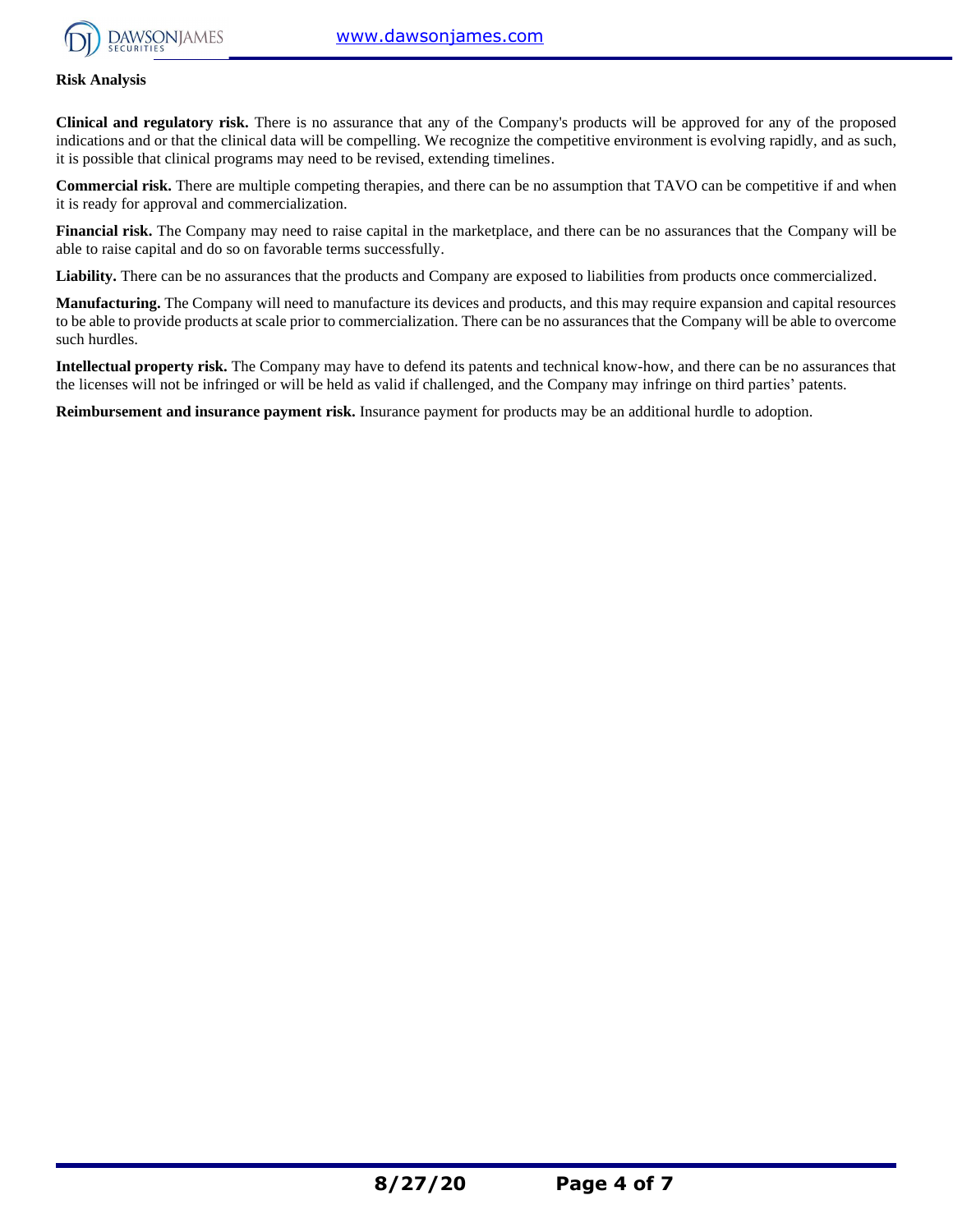

# **Exhibit 5. Income Statement**

| <b>Oncosec Medical Inc. Income Statement (\$000)</b>                                     | 7.2019          | Aug-Oct          | Nov.-Jan.        | Feb.-Apr.        | May-July         | 7.2020           | Aug-Oct          | Nov.-Jan.        | Feb.-Apr.        | May-July         | 7.2021           | 7.2022           | 7.2023         | 7.2024           | 7.2025             | 7,2026             | 7.2027             | 7.2028             | 7.2029             | 7.2030             |
|------------------------------------------------------------------------------------------|-----------------|------------------|------------------|------------------|------------------|------------------|------------------|------------------|------------------|------------------|------------------|------------------|----------------|------------------|--------------------|--------------------|--------------------|--------------------|--------------------|--------------------|
| <b>Oncosec Medical .: YE Jul 31</b>                                                      | 2019A           | 1Q20A            | 2Q20A            | 3Q20A            | 4Q20E            | 2020E            | 1Q21E            | 2Q21E            | 3Q21E            | 4Q21E            | 2021E            | 2022E            | 2023E          | 2024E            | 2025E              | 2026E              | 2027E              | 2028E              | 2029E              | 2030E              |
| Revenue (\$000)                                                                          |                 |                  |                  |                  |                  |                  |                  |                  |                  |                  |                  |                  |                |                  |                    |                    |                    |                    |                    |                    |
| Checkpoint Resistant Metastatic Melanoma - Stage III/IV                                  |                 |                  |                  |                  |                  |                  |                  |                  |                  |                  |                  |                  | 16,102         | 25,126           | 34,851             | 45,320             | 56,575             | 68,664             | 81.636             | 95,542             |
| Other Melanoma's<br>Squamous cell carcinoma head and neck (SCCHN) cancer                 |                 |                  |                  |                  |                  |                  |                  |                  |                  |                  |                  |                  | 35,259         | 37,390<br>73,360 | 194.482<br>114,474 | 323,712<br>119,087 | 505,136<br>123,887 | 656,866<br>128,879 | 728,893<br>134,073 | 805,660<br>139,476 |
| Triple Negative Breast Cancer (TNBC)                                                     |                 |                  |                  |                  |                  |                  |                  |                  |                  |                  |                  |                  |                | 9.335            | 19,422             | 30,306             | 42,037             | 54,664             | 68,240             | 82,822             |
|                                                                                          |                 |                  |                  |                  |                  |                  |                  |                  |                  |                  |                  |                  |                |                  |                    |                    |                    |                    |                    |                    |
| <b>Total Product Sales</b>                                                               |                 |                  |                  |                  |                  |                  |                  |                  |                  |                  |                  |                  | 51,361         | 145,210          | 363.229            | 518,425            | 727.635            | 909.074            | 1,012,843          | 1,123,500          |
| Milestones                                                                               |                 |                  |                  |                  |                  |                  |                  |                  |                  |                  |                  |                  |                |                  |                    |                    |                    |                    |                    |                    |
| <b>Total Revenues</b>                                                                    |                 |                  |                  |                  |                  |                  |                  |                  |                  |                  |                  |                  | 51,361         | 145.210          | 363.229            | 518,425            | 727,635            | 909.074            | 1,012,843          | 1,123,500          |
| <b>Expenses</b>                                                                          |                 |                  |                  |                  |                  |                  |                  |                  |                  |                  |                  |                  |                |                  |                    |                    |                    |                    |                    |                    |
| Cost of Goods Sold                                                                       |                 |                  |                  |                  |                  |                  |                  |                  |                  |                  |                  |                  | 4.109          | 10,165           | 25.426             | 36,290             | 50.934             | 63.635             | 70.899             | 78,645             |
| COGS%                                                                                    |                 |                  |                  |                  |                  |                  | 10%              | 10%              | 10%              | 10%              | 10%              | 9%               | 8%             | 7%               | 7%                 | 7%                 | 7%                 | 7%                 | 7%                 | 7%                 |
| General and Administrative                                                               | 11.971          | 4.418            | 7.468            | 3,732            | 882              | 16,500           | 4.250            | 4.250            | 4,250            | 4,250            | 17,000           | 20,000           | 22,000         | 24,000           | 24,000             | 24,000             | 24,000             | 24,000             | 24,000             | 24,000             |
| G&A%                                                                                     |                 |                  |                  |                  |                  |                  |                  |                  |                  |                  |                  |                  |                |                  |                    |                    |                    |                    |                    |                    |
| Research and Development                                                                 | 18.445          | 5.420            | 6,055            | 6,103            | 1,236            | 18,814           | 3,500            | 3,500            | 3,500            | 3,500            | 14,000           | 14.500           | 15,000         | 15,300           | 15,606             | 15,918             | 16,236             | 16,561             | 16,892             | 17,230             |
| R&D <sup>®</sup>                                                                         |                 |                  |                  |                  |                  |                  |                  |                  |                  |                  |                  |                  |                |                  |                    |                    |                    |                    |                    |                    |
| <b>Total expenses</b>                                                                    | 30.417          | 9.838            | 13.524           | 9.835            | 2.117            | 35.314           | 7.750            | 7.750            | 7.750            | 7.750            | 31.000           | 34.500           | 41.109         | 49.465           | 65.032             | 76.208             | 91.171             | 104.196            | 111.791            | 119,875            |
| Oper, Inc. (Loss)                                                                        | (30.417)        | (9.838)          | (13,524)         | (9,835)          | (2, 117)         | (35, 314)        | (7.750)          | (7,750)          | (7,750)          | (7,750)          | (31,000)         | (34.500)         | 10.252         | 95.745           | 298.197            | 442.217            | 636,464            | 804.877            | 901.052            | 1,003,625          |
| Other income, net                                                                        | 440             | 82               | 47               | 55               |                  | 184              |                  |                  |                  |                  |                  |                  |                |                  |                    |                    |                    |                    |                    |                    |
| Interest expense                                                                         | (4)             | (1)              | (0)              |                  |                  |                  |                  |                  |                  |                  |                  |                  |                |                  |                    |                    |                    |                    |                    |                    |
| Loss on disposal of property and equipment<br>Foreign currency exchange gain (loss), net | (1)<br>(281)    | (4)              | (155)            | (108)            |                  | (267)            |                  |                  |                  |                  |                  |                  |                |                  |                    |                    |                    |                    |                    |                    |
| Realized loss on sale of securities, net                                                 | (12)            |                  |                  |                  |                  |                  |                  |                  |                  |                  |                  |                  |                |                  |                    |                    |                    |                    |                    |                    |
| Warrant inducement expense                                                               |                 |                  |                  |                  |                  |                  |                  |                  |                  |                  |                  |                  |                |                  |                    |                    |                    |                    |                    |                    |
| Loss before income taxes                                                                 | (30.275)        | (9.760)          | (13.632)         | (9.888)          | (2.117)          | (35.398)         | (7.750)          | (7.750)          | (7.750)          | (7.750)          | (31.000)         | (34.500)         | 10.252         | 95.745           | 298.197            | 442.217            | 636,464            | 804.877            | 901.052            | 1.003.625          |
| Provision for income taxes                                                               |                 |                  | (2)              |                  |                  | (2)              |                  |                  |                  |                  |                  |                  | 1,025          | 19,149           | 74,549             | 132,665            | 222,762            | 289,756            | 333,389            | 381,377            |
|                                                                                          |                 |                  |                  |                  |                  |                  |                  |                  |                  |                  |                  |                  |                |                  |                    |                    |                    |                    |                    | 38%                |
| <b>Tax Rate</b>                                                                          |                 |                  |                  |                  |                  |                  | 0%               | 0%               | 0%               |                  |                  |                  | 10%            | 20%              | 25%                | 30%                | 359                | 36                 | 37%                |                    |
| <b>GAAP Net Income (loss)</b>                                                            | (30, 276)       | (9.760)          | (13,634)         | (9.888)          | (2, 117)         | (35, 400)        | (7,750)          | (7,750)          | (7,750)          | (7,750)          | (31,000)         | (34,500)         | 9.227          | 76.596           | 223.648            | 309,552            | 413,701            | 515,121            | 567.662            | 622,247            |
| Non-GAAP, Adi.                                                                           |                 |                  |                  |                  |                  |                  |                  |                  |                  |                  |                  |                  |                |                  |                    |                    |                    |                    |                    |                    |
| <b>Net Margin</b>                                                                        | <b>NM</b>       | <b>NM</b>        | <b>NM</b>        | <b>NM</b>        | <b>NM</b>        | <b>NM</b>        | <b>NM</b>        | <b>NM</b>        | <b>NM</b>        | <b>NM</b>        | <b>NM</b>        | <b>NM</b>        | 0.18           | 0.53             | 0.62               | 0.60               | 0.57               | 0.57               | 0.56               | 0.55               |
| <b>GAAP-EPS</b>                                                                          | (4.29)          | (0.92)           | (1.27)           | (0.45)           | (0.10)           | (2.74)           | (0.29)           | (0.29)           | (0.29)           | (0.20)           | (1.07)           | (0.77)           | 0.21           | 1.70             | 4.93               | 6.80               | 9.05               | 11.23              | 12.32              | 13.45              |
| Non GAAP EPS (dil)<br>Wgtd Avg Shrs (Bas) - '000s                                        | (4.29)<br>7,053 | (0.92)<br>10,649 | (1.27)<br>10,712 | (0.45)<br>21,953 | (0.10)<br>21,975 | (2.74)<br>16,322 | (0.29)<br>26,605 | (0.29)<br>26,632 | (0.29)<br>26,658 | (0.20)<br>28,685 | (1.07)<br>27.145 | (0.77)<br>34.766 | 0.21<br>34,905 | 1.70<br>35,045   | 4.93<br>35,185     | 6.80<br>35,326     | 9.05<br>35,468     | 11.23<br>35,610    | 12.32<br>35,752    | 13.45<br>35,896    |

*Source: Company reports and Dawson James estimates*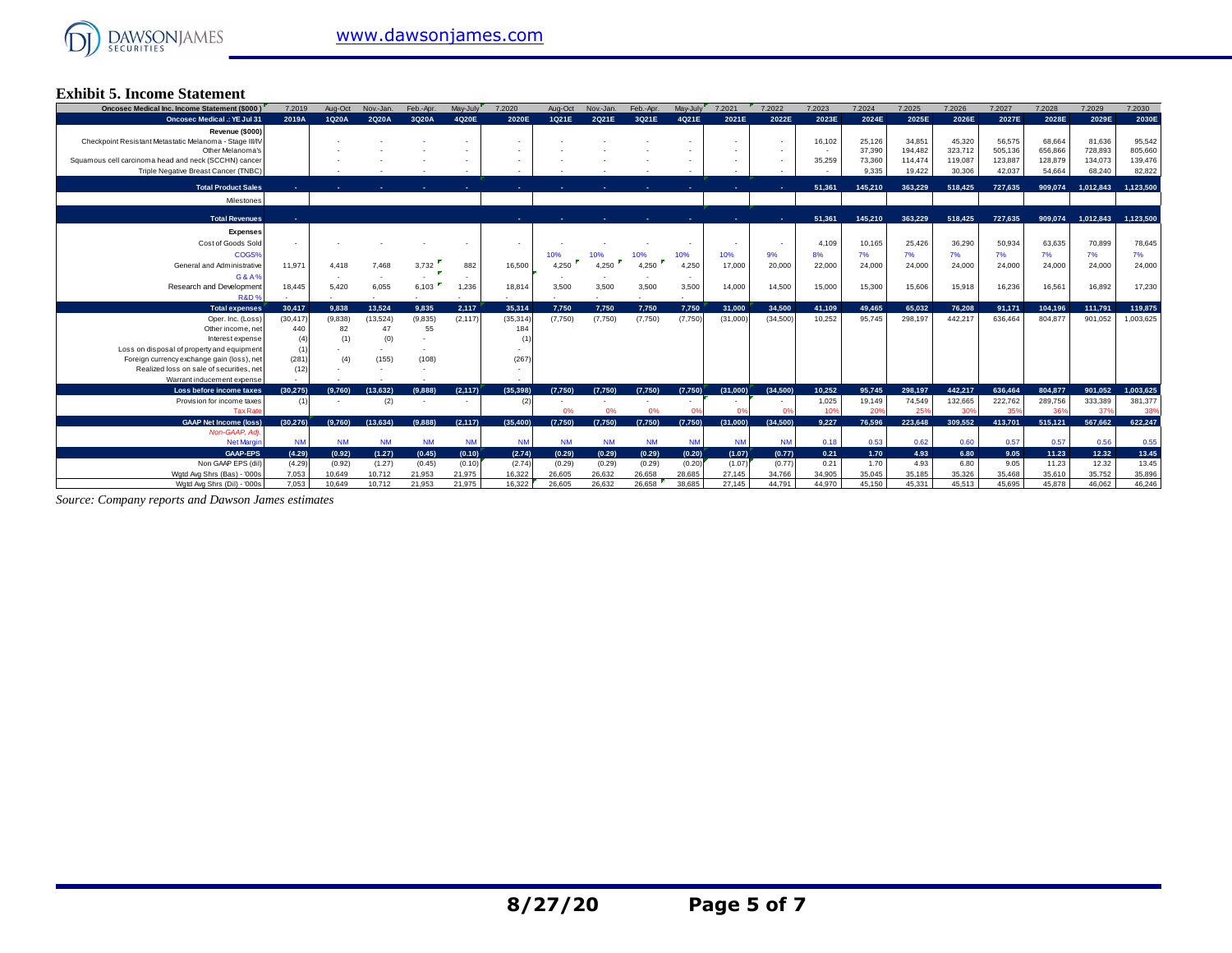

Companies mentioned in this report:

# **Important Disclosures:**



Price target and ratings changes over the past three years: Initiated – Buy – July 27,  $2020$  – Price Target \$10.00 Update – Buy – August 27, 2020 – Price Target \$10.00

Dawson James Securities, Inc. (the "Firm") is a member of the Financial Industry Regulatory Authority ("FINRA") and the Securities Investor Protection Corporation ("SIPC").

The Firm does not make a market in the securities of the subject Company (s). The Firm has NOT engaged in investment banking relationships with ONCS in the prior twelve months, as a manager or co-manager of a public offering and has NOT received compensation resulting from those relationships. The Firm may seek compensation for investment banking services in the future from the subject Company (s). The Firm has NOT received any other compensation from the subject Company (s) in the last 12 months for services unrelated to managing or co-managing of a public offering.

Neither the research analyst(s) whose name appears on this report nor any member of his (their) household is an officer, director, or advisory board member of these companies. The Firm and/or its directors and employees may own securities of the Company (s) in this report and may increase or decrease holdings in the future. As of July 31, 2020, the Firm as a whole did not beneficially own 1% or more of any class of common equity securities of the subject company(s) of this report. The Firm, its officers, directors, analysts, or employees may affect transactions in and have long or short positions in the securities (or options or warrants related to those securities) of the Company (s) subject to this report. The Firm may affect transactions as principal or agent in those securities.

Analysts receive no direct compensation in connection with the Firm's investment banking business. All Firm employees, including the analyst(s) responsible for preparing this report, may be eligible to receive non-product or service-specific monetary bonus compensation that is based upon various factors, including total revenues of the Firm and its affiliates as well as a portion of the proceeds from a broad pool of investment vehicles consisting of components of the compensation generated by investment banking activities, including but not limited to shares of stock and/or warrants, which may or may not include the securities referenced in this report.

Although the statements in this report have been obtained from and are based upon recognized statistical services, issuer reports or communications, or other sources that the Firm believes to be reliable, we cannot guarantee their accuracy. All opinions and estimates included in this report constitute the analyst's judgment as of the date of this report and are subject to change without notice.

**Information about valuation methods and risks can be found in the "Valuation" and "Risk Analysis" sections of this report.**